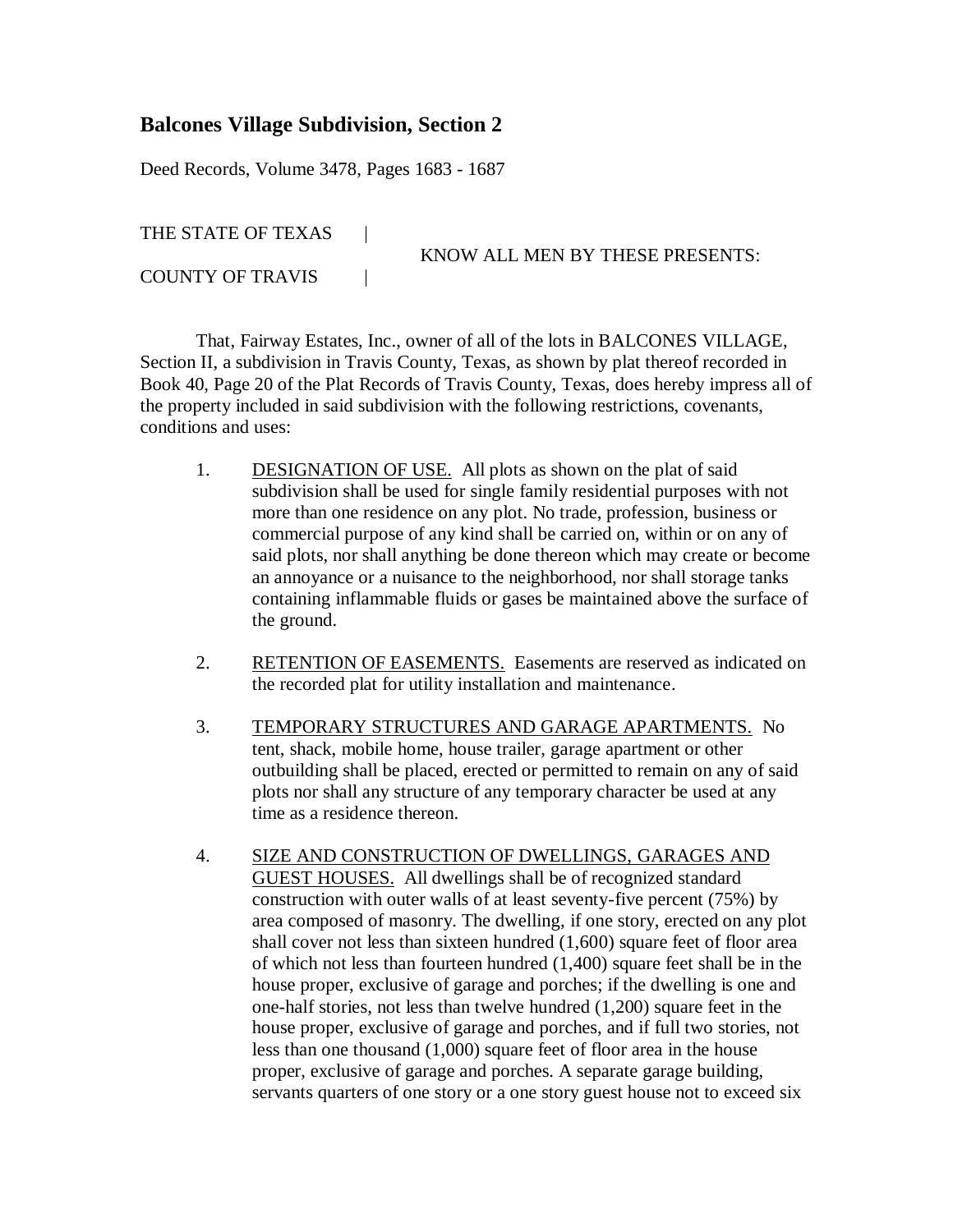hundred (600) square feet of floor area will be permitted provided that such structure or structures be attached to the main residence by common wall or by a covered passage way, and the outer walls of such structure be the same construction and percentage by area of masonry as the main dwelling; provided that all such garages shall not front or have the automobile passage opening face the front of the plot and the main dwelling be substantially completed prior to erection of such structures and provided further that all other restrictions, covenants, conditions and uses herein are complied with.

- 5. MINIMUM PLOT SIZE. No structure shall be erected or placed on any plot which plot has an average width of less than eighty (80) feet, nor shall any plot be re-subdivided into plots facing a side-street, or into plots any one of which shall have a width of less than eighty (80) feet at the front property line. For the purpose of these restrictions, a "plot" shall consist of a lot or lots having contiguous frontage and an average width of not less than eighty (80) feet. Notwithstanding the foregoing, any plot as now subdivided and delineated on the plat of said subdivision shall be considered a plot.
- 6. SET-BACK, FRONT LINE AND REAR LINE. No structure shall be located or erected on any plot nearer to the front plot line than as indicated by the "building line" shown on the recorded plat of said subdivision, nor nearer than five (5) feet to any side plot line except that the total combined set-back from both sides shall in no event be less than fifteen (15) feet nor nearer than thirty-five (35) feet to the rear plot line unless first approved by the architectural committee.
- 7. ORNAMENTAL STRUCTURES, FENCES, WALLS AND APPURTENANCES. No wire type fence of any description shall be permitted to be erected or maintained on any plot nor shall any fence, wall or hedge be maintained forward of the front wall line of the respective dwelling except retaining walls of not over 6 inches above plot grade.

Ornamental structures, fences and walls are permitted subject to approval in writing of the architectural committee referred to under Paragraph No. 8.

No radio or television or guy wires shall be maintained on any portion of any plot forward of the front wall line of the respective dwelling.

8. ARCHITECTURAL CONTROL. For the purpose of insuring the development of the subdivision as a residential area of high standards, an architectural committee, composed of James H. McCullick, W. B. Cotton and Alfred Lehtonen, reserves the right to regulate and control the dwellings or structures or other improvements placed on each plot. No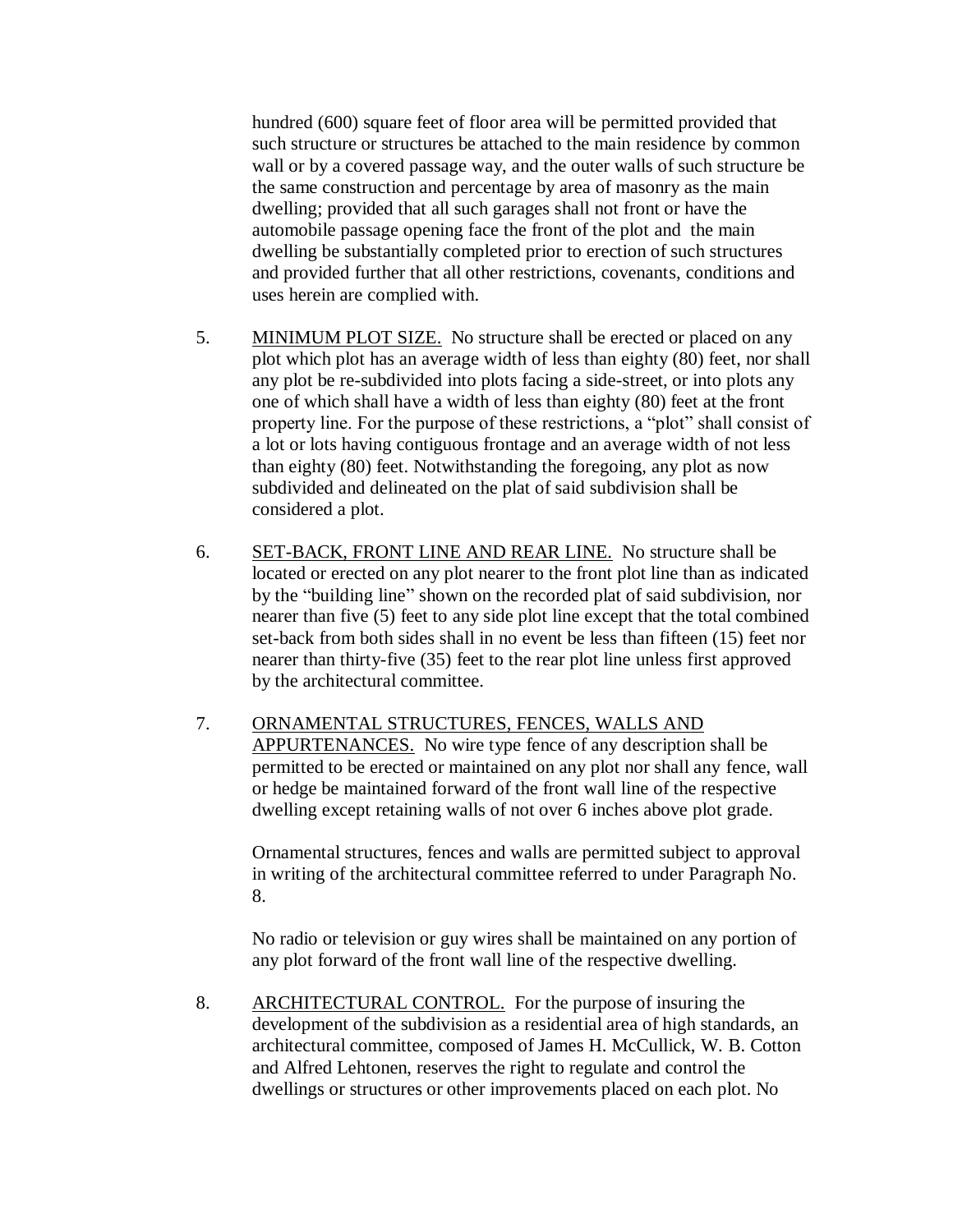dwelling, wall, fence or other structure shall be placed upon such plot until the plan therefor and the plat plan have been approved in writing by the developer or the architectural committee or by an appointee of the architectural committee. Refusal of approval of the plans and specifications by the architectural committee may be based on any ground including purely aesthetic grounds which in the sole and uncontrolled discretion of the architectural committee shall seem sufficient. No alterations in the exterior appearance of any dwelling or structure shall be made without like approval. No dwelling or other structure shall remain unfinished for more than one (1) year after the same has been commenced.

- 9. ANIMALS. No animals, livestock or poultry shall be raised, bred or kept on any lot except that cats, dogs or other household pets may be kept provided that they are not kept, bred or maintained for any commercial purpose.
- 10. CLEANLINESS. No trash, ashes or any other refuse may be thrown or dumped on any vacant plot, park or drainage area in said subdivision.
- 11. SEWAGE. No dwelling in this subdivision shall be serviced other than by a public utility sanitary sewage system or a septic tank of not less than five hundred (500) gallon capacity with connecting drain field having not less than one hundred fifty (150) feet of lateral lines and the construction and installation thereof meeting the approval of the City/County Health Department.
- 12. GENERAL PROVISIONS. These provisions are hereby declared to be restrictions, conditions, covenants and uses running with the land and shall be fully binding on all persons acquiring property in BALCONES VILLAGE, SECTION II, whether by descent, devise, purchase or otherwise and every person by the acceptance of title to any plot in this subdivision shall thereby agree to abide by and fully perform the foregoing restrictions, conditions, covenants and uses which shall be binding until January 1, 1987. On and after January 1, 1987, said restrictions, conditions, covenants and uses shall be automatically extended for successive periods of ten (10) years unless changed in whole or in part by a vote of three-fourths (3/4) majority of the then owners of the plots in BALCONES VILLAGE, SECTION II, each plot to admit of one (1) vote.
- 13. PENALTY PROVISIONS. If any person or persons shall violate or attempt to violate any of the above restrictions, conditions, covenants and uses, it shall be lawful for any other person or persons owning any of the plots in BALCONES VILLAGE, SECTION II, to prosecute proceedings in law or in equity against the person or persons violating or attempting such violation to prevent him or them from so doing, or to recover